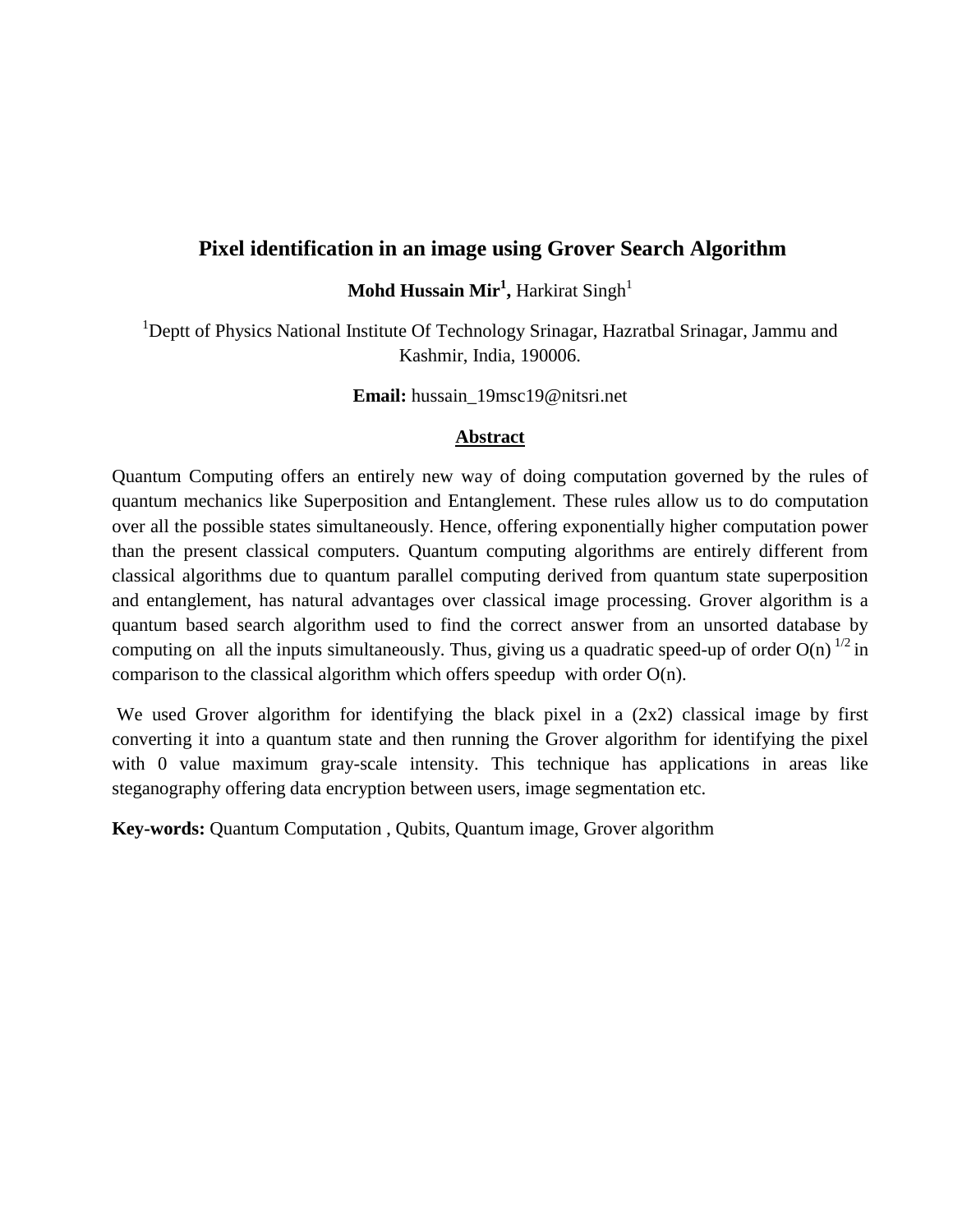#### **1 Introduction**

The computational advantage offered by quantum computers over classical computers[1], using the laws of quantum mechanics like superposition and entanglement has gained researcher's interest in recent years. Image processing plays a vital role in all branches of the military and commercial sectors. There are many image processing areas like surveillance, target tracking navigation, and medical sciences where image processing plays a vital role. However, due to the limited computational power of classical computers, some processing tasks with a large set of possible models can't be achieved by classical computers as they require very high computational power that is only possible with quantum computers[2]. Steganography[3] is the process in which some highly confidential data is hidden in some form in an image which could be any ordinary image like a cat or a tree. The image used in this process is called stego-image. This process doesn't change any visible feature in an image. Thus, any intruder who wants to get to the data doesn't even know that data is hidden in it<sup>[4]</sup>. The data can only be accessed by a person having a specific key while it doesn't even exist for any other person. Data security is very important when it comes to information sharing between users. Our motive is to hide the data into an image and retrieve it using a search algorithm. In quantum image processing[5], quantum image representation plays a key role, which determines the kinds of processing tasks and how well they can be performed[6]. Various methods of image representation are Qubit Lattice[7], Entangled image[8], Real Ket[9], Flexible Representation of Quantum images (FRQI)[10], Novel enhanced quantum image representation (NEQR)[11]. FRQI uses a normalized superposition to store all the pixels in an image, the same operations can be performed simultaneously on all pixels, and therefore FRQI can facilitate the computation problem of image-processing. However, the limitation of FRQI is that it uses only a single qubit to store the gray-scale information for each pixel in an image, some digital image-processing operations, for example, certain complex color operations, cannot be done based using FRQI.

The NEQR model uses the linear independent basis state of a qubit sequence to store the gray-scale value of every pixel. Therefore, to store the digital image using quantum mechanics, two entangled qubit sequences are used in NEQR, which represents the gray-scale and position information of all pixels in the image. In FRQI representation gray-scale information about the image is encoded using a single qubit while as in NEQR the grayscale information is encoded in the basis qubit states, as each basis qubit state is linearly independent the image processing task becomes much easier than FRQI. Also, the time complexity for preparing the NEQR quantum image exhibits an approximately quadratic decrease in comparison to FRQI. Grover algorithm[12] is a quantum-based search algorithm used to find the solution to a problem from an unstructured database. Classically, searching for a particular entry that is required from a database containing N unstructured entries takes on the order of O (N) checks. With Grover's algorithm, the search is performed over an index to the database elements rather than the elements themselves. The oracle in Grover's algorithm is typically thought of as a black box with the capability of recognizing the solutions satisfying userdefined constraints. The black box cannot calculate solutions, but it can verify that whether a solution is contained in the input list or not. For any given index, the oracle, f (x) returns 1 if the index is a solution to the search i.e it satisfies the user-defined constraints otherwise, it returns a 0 signifying that the index does not point to a solution [13].

In this research article two methods for image processing are used section 2 deals with NEQR processing. The NEQR method which is an enhanced version of FRQI is being used to convert the classical (2x2) gray-scale classical image into a quantum image and then the darkest pixel i.e.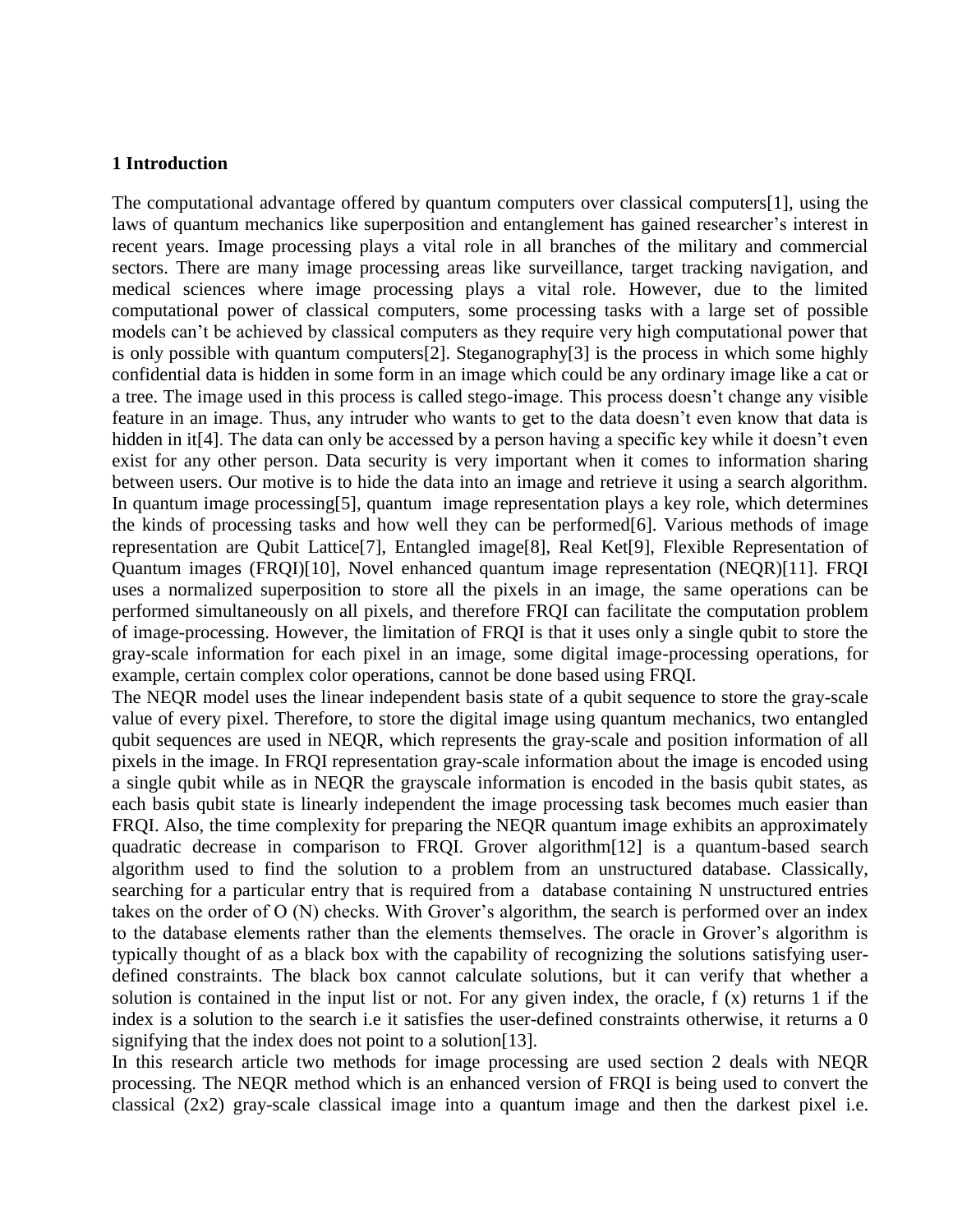minimum intensity pixel is located by using the Grover search algorithm[11]. In Section 2, image processing is done using Qiskit Jupyter environment. In Section 3, image processing is done using the Google Cirq environment. The minimum intensity pixel in both the protocols is located using the Grover search algorithm. The advantage of encoding the data into a quantum image is that the final state is the superposition of all the possible states and the computation is done over all the possible states simultaneously.

### **2(a). NEQR using Qiskit**

Qiskit[14] is an open-source python framework provided by IBM used for manipulating, writing Quantum programs and then implementing them on a real Quantum computer or simulators provided at IBM quantum experience site[15].

### **Computational details**

The color scheme in images comprises of three intensities values known as RGB value of an image, the intensity of each color can vary from 0 where 0 means back and 255 means white. To encode each intensity  $(2^q=255)$  where q is the number of qubits needed to encode various intensities of a particular color and for encoding the position we need another set of qubits. Since we will be representing a two-dimensional  $(2x2)$  pixel image, we will define the position of the image by its row and column, Y, X, respectively and color by [16]

$$
f(Y,X)=C^{0}_{yx},C^{1}_{yx},C^{2}_{yx},\ldots,C^{q-2}_{yx},C^{q-1}_{yx}\in[0,1], f(Y,X)\in[0,2^{q-1}]
$$

where C<sup>0</sup> yx,C<sup>1</sup> yx,C<sup>2</sup> yx,…………… C q-2 yx,Cq-1 yx describes the color setting of |YX⟩ pixel. For example for the minimum intensity pixel located at |00⟩

$$
C^0_{\phantom{0}00\,s} = C^1_{\phantom{0}00} = C^2_{\phantom{0}00} = C^{q\text{-}2}_{\phantom{q\,00}00} = C^{q\text{-}1}_{\phantom{q\,00}00} = 0
$$

So two additional qubits are required to encode the position information. Thus  $(q+2)$  qubits are required in total. In the table the first column represents the pixel position of the  $2\times2$  image. In column II the binary string used to encode the color of the corresponding pixel is shown. In column III the intensity values are shown:

| <b>Pixel position</b> | Binary string      | Grayscale intensity |  |
|-----------------------|--------------------|---------------------|--|
| $ 00\rangle$          | $ 00000000\rangle$ | $0$ -Black          |  |
| $ 01\rangle$          | $ 01100100\rangle$ | 100-Darkshade       |  |
| $ 10\rangle$          | $ 11001000\rangle$ | 200-Lightshade      |  |
| 11)                   | 11111111)          | $255-White$         |  |

Table representing the intensity values and the corresponding binary string needed to encode it

The steps involved in image processing using NEQR are as follows:

**Step 1:** Generate a classical (2x2) grayscale image using python.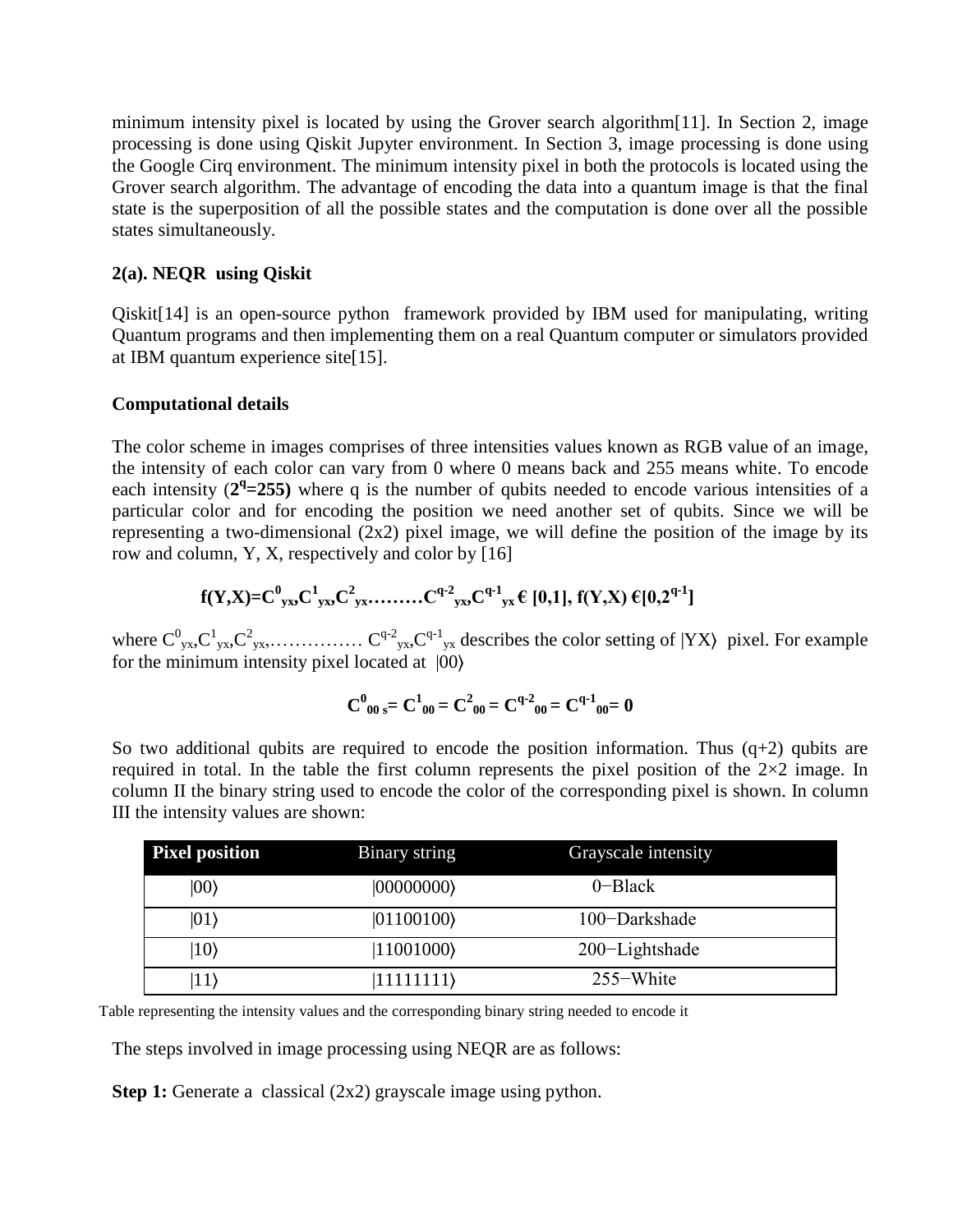**Step 2:** The quantum circuit of the image is formed based on the color setting of the image using NEQR code<sup>[17]</sup>. This step involves the storage of classical data as a quantum state as shown in  $fig.1(a)$ .

**Step3:** Grover search algorithm[18] is then used to search for darkest pixel with intensity 0 among all the four pixels which in our case is the first pixel located at position |00⟩



**Fig.1** A (2x2) classical image and its representation NEQR.

## **2(b). Matrix method using Google Cirq**

Cirq is a python based environment provided by Google, used for writing, optimizing quantum circuits, and running them against Quantum Computers and simulators[19].

## **Computational details**

The image processing in Google Cirq framework is done as follows:

**Step1:** A random 2x2 pixel gray-scale image is generated in python.

**Step2:** Classical image is then converted into a 2x2 matrix in which the elements represent the grayscale intensities of the pixels at particular locations.

**Step3:** 2 qubit Grover algorithm<sup>[20]</sup> is then implemented on the matrix elements with winning state determined as the pixel with the minimum intensity such that the Grover algorithm output's the indices of the required pixel.



**Fig.2** Generating matrix array from image and then applying Grover algorithm to it.

## **3. Results and Discussion**

#### **(a)Results based on Qiskit**

The code is run in Python's Jupyter notebook and then on Quantum simulators provide by IBM. A 2x2pixel classical image as shown in fig.1(a) with a gray scale value ranging from 0-255 is encoded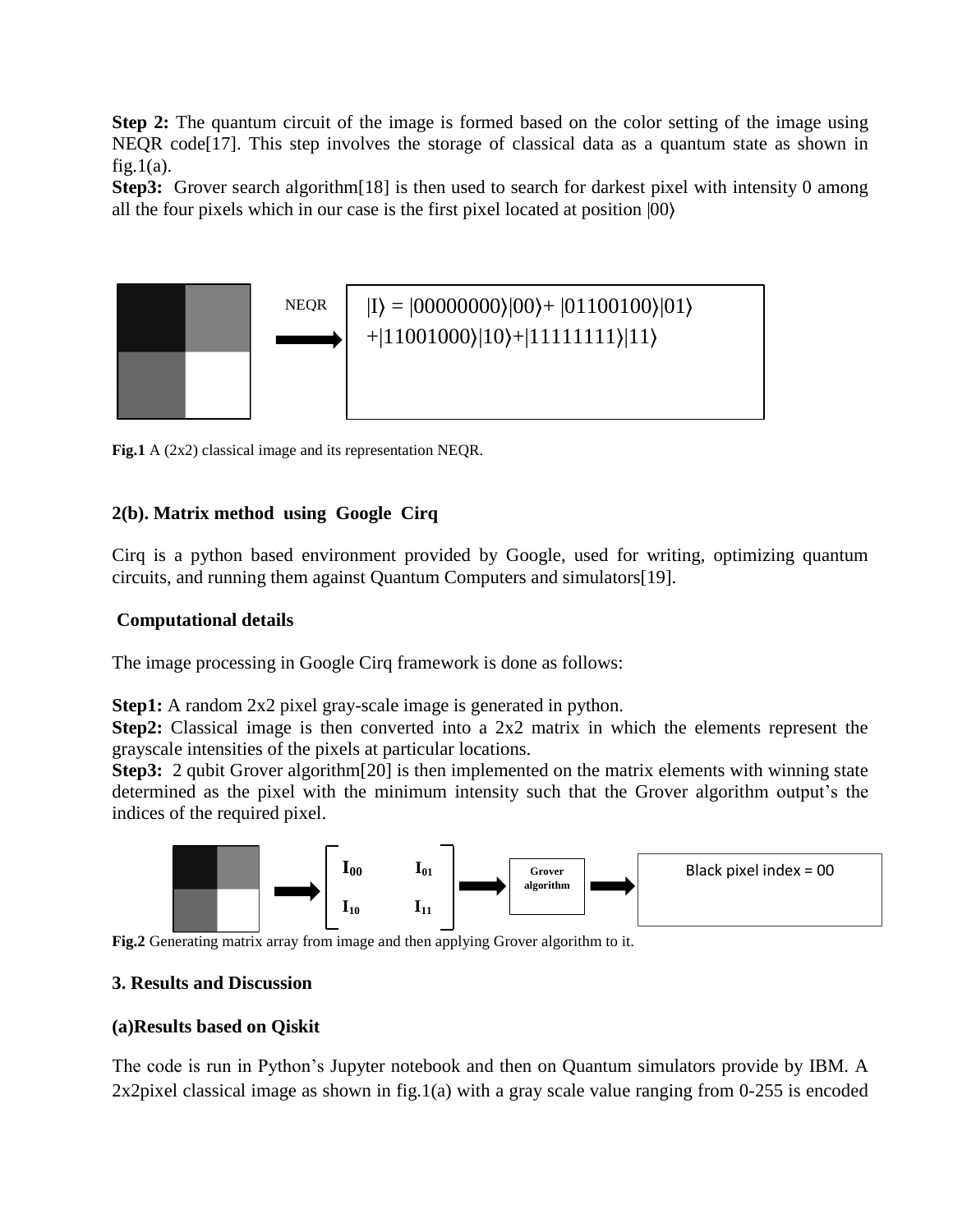into a Quantum image circuit using NEQR code. The circuit that converts the image data into Quantum data is shown in fig.1(b). The value setting of all four pixels are separated by using barriers (shown by dotted vertical lines)



**Fig.1(a)** A (2x2) classical image with minimum intensity pixel at position |00⟩



 **Fig.1(b)** Quantum Circuit of the above image shown in fig1(a).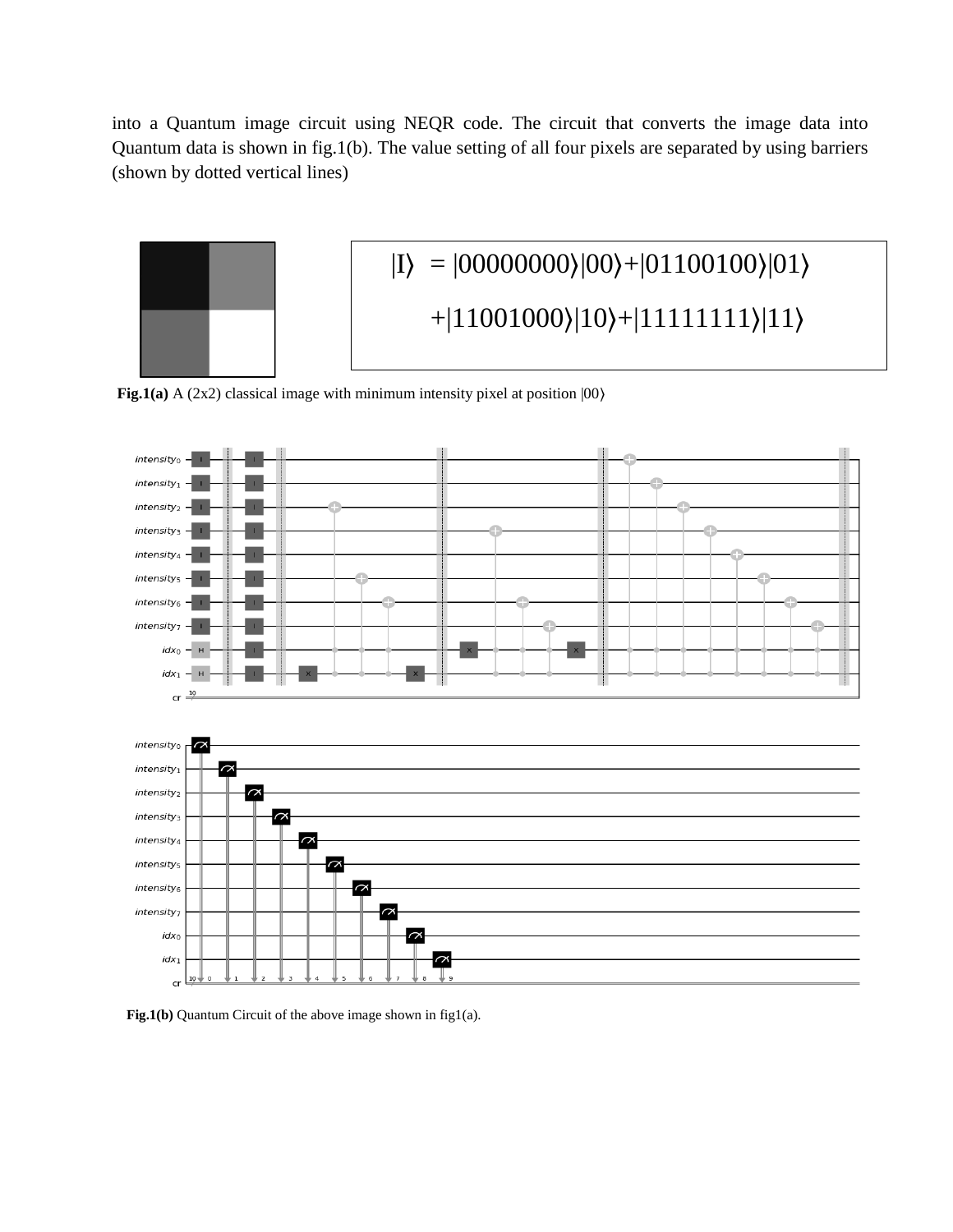

**Fig.1(c)** Histogram showing results of the image after encoding.

In fig.1, (b) first eight qubits  $(0-7)$  are used to encode pixel intensities and the other two qubits  $(8$ and 9) is used to encode position information of the pixels. The possible pixel positions are obtained by taking the Hadamard transform of two-position qubits which gives us all the four possible position states. The first pixel in fig.1(a) has intensity 0 which in NEQR is represented by bitstring |00000000⟩. This is encoded by taking eight Identity gates overall intensity Qubits. Similarly, the value setting of other pixels is done by using CC-NOT gates at different positions in the circuit depending on the intensity value of the pixels. At the end of the circuit ten Classical registers are used to measure the output which is shown in fig.1(c). All the pixels are encoded with their respective intensity values. The output of the circuit is a ten-qubit bitstring in which the first two bits represent the position information and the remaining eight bits represent the color information of the pixels. Now our final task is to use Grover algorithm to identify the state with minimum intensity. After running the Grover algorithm for the image, the results are plotted on a histogram as shown in  $fig.1(d)$ 



**Fig.1(d)** showing the Histogram results of the Grover algorithm.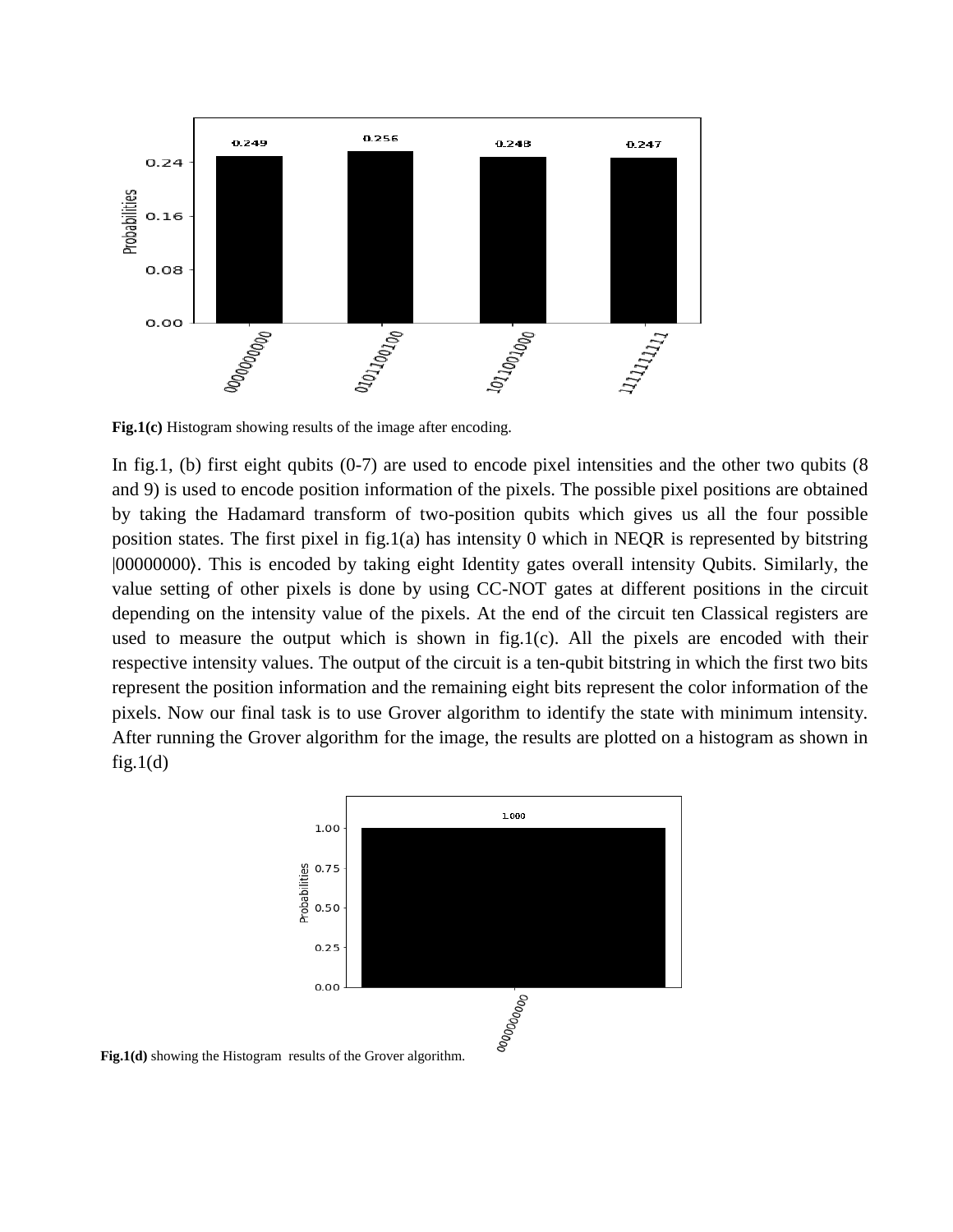## **(b) Results based on Google Cirq**



Table(2) Different variations of image and their respective plots

# **Explanation of the results**

In the above-mentioned table(2) many different variations of intensities for the same image are shown. In first case the intensities of four pixels in a linear array is as [0,121,43,244]. The pixel with the minimum intensity is at location  $(0,0)$  i.e it is the first pixel. Similarly, the intensities of all other variations are shown. The results are plotted on a 3d histogram which gives a solid bar of height 1 for the position of minimum intensity pixel and 0 for all other positions.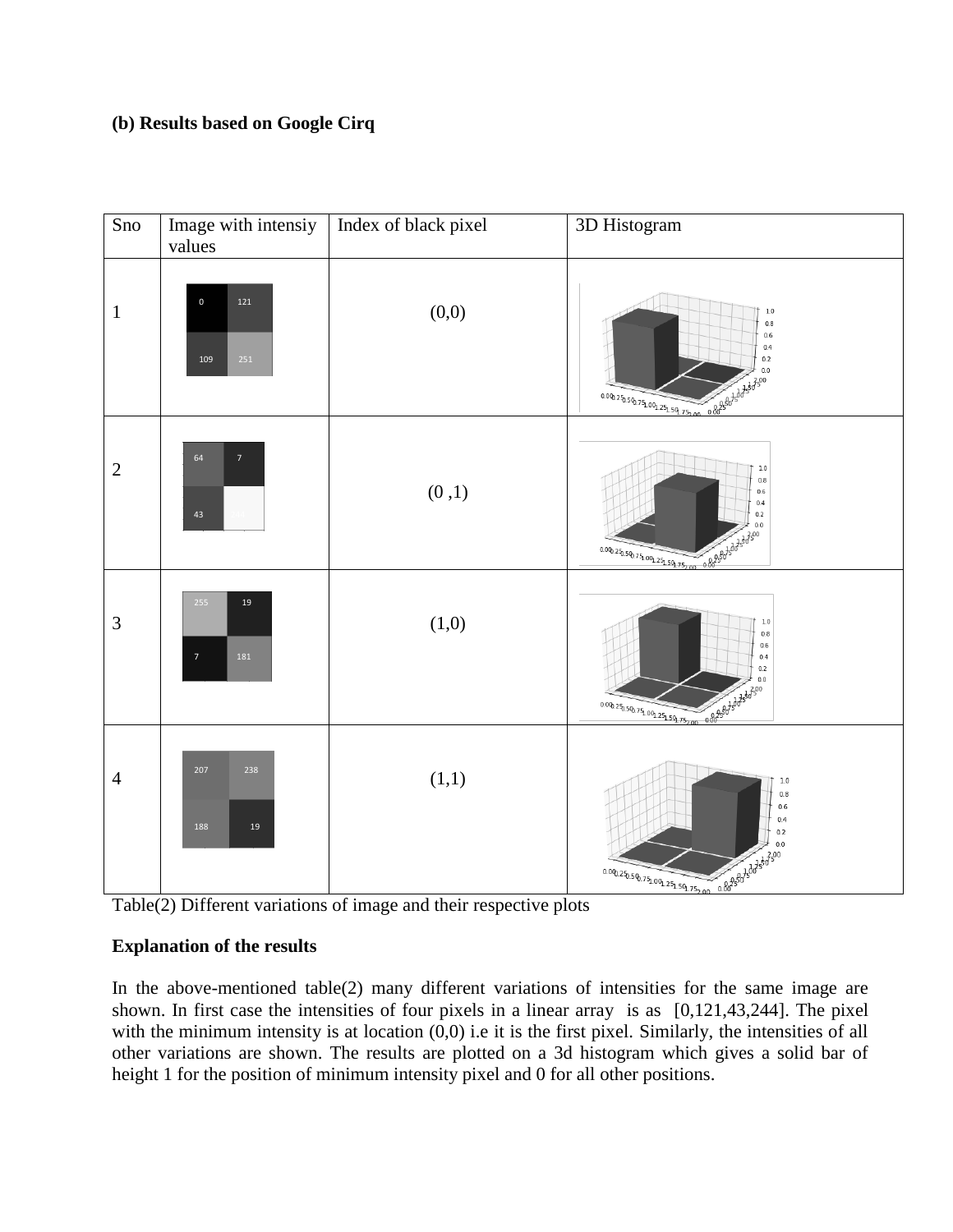#### **Conclusion and future work**

Using quantum mechanics and merging it with image processing is an effective way to address the high computational requirements of classical image processing. In this paper, we have shown two different ways of image processing one based on qiskit and the other on Google cirq. After encoding the image data we aimed to locate the darkest (i.e minimum intensity) pixel among the four pixels using the Grover algorithm. In steganography, we prefer to hide our secret data in the darkest pixel of the image so, that it is not detectable for the intruder. Thus, the location of the black pixel plays an important role and to execute steganography for effective data hiding. It is very much required to know the location of this pixel which can be found with the help of the Grover search algorithm using the exponential speedup processing.

In the future we plan to use this algorithm for image feature detection for higher resolution images by utilizing different image compression schemes to reduce the number of gates being used in the process.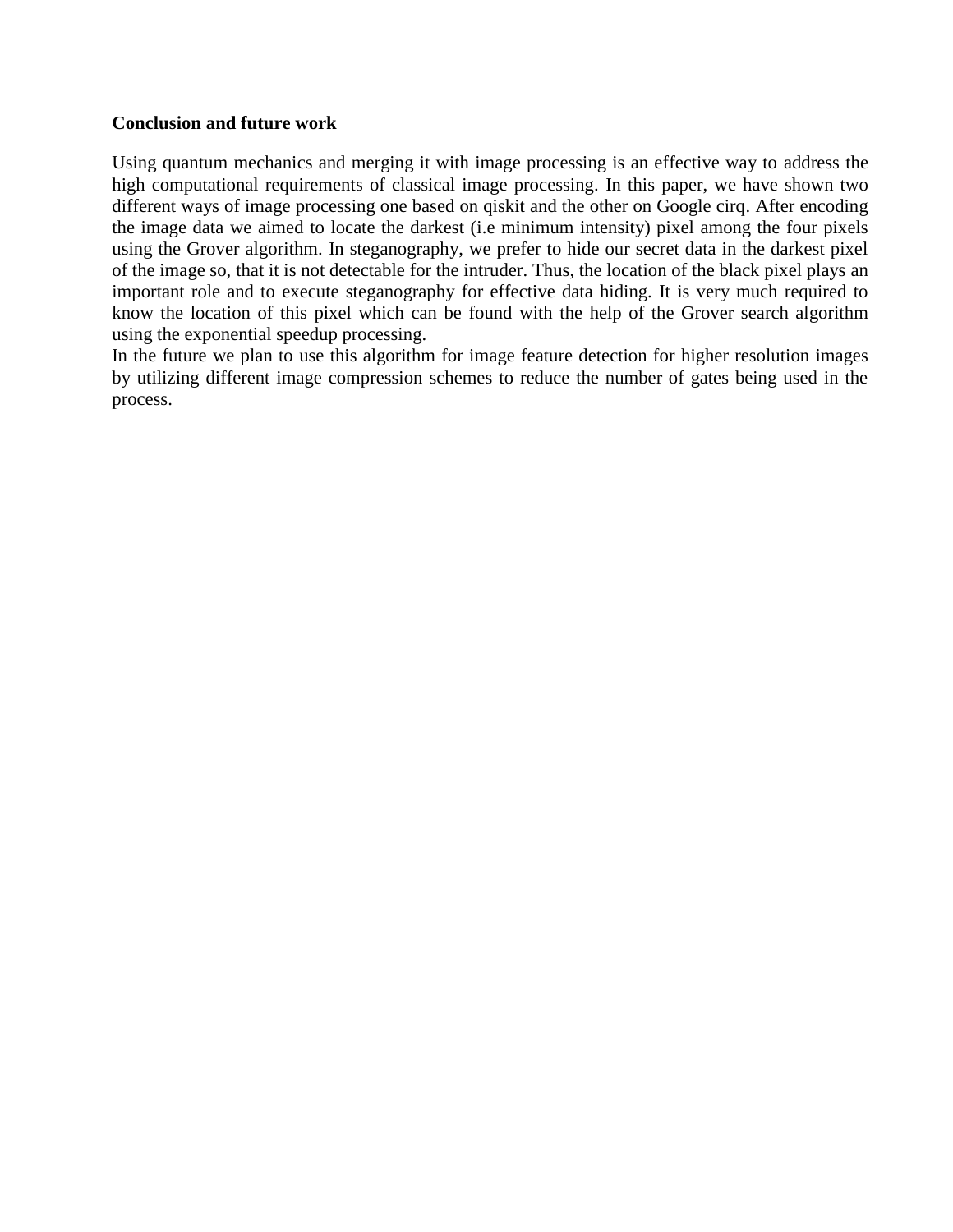#### **References**

[1].R.P. Feynman, "Simulating physics with computers", Int. J.Theor. Phys., Vol.21, No.6/7,

pp.467–488, 1982.

[2].M.Nielsen,I.Chuang, Quantum Computation and Quantum Information, Cambridge Serieson

Information and the Natural Sciences, Cambridge Uni-versity press, Cambridge,UK,2000.

[3]. Arvind Kumar and Km. Pooja. Article: Steganography- A Data Hiding Technique. *International Journal of Computer Applications* 9(7):19–23, November 2010. Published By Foundation of Computer Science.

[4]. Chin-Chen Chang , Iuan-Chang Lin, and Yaun-Hui YU, " A new Steganographic method for color and gray scale image hiding", Computer Vision and Image Understanding, 20 December 2006.

[5]. G. Beach, C. Lomont and C. Cohen, "Quantum image processing (QuIP)," 32nd Applied

Imagery Pattern Recognition Workshop, 2003. Proceedings. 2003, pp. 39-44, doi:

10.1109/AIPR.2003.1284246.

[6].Yao, X. W., Wang, H., Liao, Z., Chen, M. C., Pan, J., Li, J., Zhang, K., Lin, X., Wang, Z., Luo,

Z., Zheng, W., Li, J., Zhao, M., Peng, X., & Suter, D. (2017). Quantum image processing and its

application to edge detection: Theory and experiment. Physical Review X,  $7(3)$ , 1–13.

https://doi.org/10.1103/PhysRevX.7.031041

[7]. Venegas-Andraca, S.E., Bose, S.: Storing, processing, and retrieving an image using quantum mechanics. Proc. SPIE Conf. Quantum Inf. Comput. 5105, 137–147 (2003)

[8]. Venegas-Andraca, S.E., Ball, J.L., Burnett, K., Bose, S.: Processing images in entangled quantum systems. Quantum Inf. Process. 9, 1–11 (2010)

[9]. Latorre, J.I.: Image compression and entanglement. arXiv: quant-ph/0510031 (2005)

[10].Le, P.Q., Dong, F., Hirota, K.: A flexible representation of quantum images for polynomial preparation, image compression, and processing operations. Quantum Inf. Process. 10(1), 63–84 (2010)

[11]. Zhang, Y., Lu, K., Gao, Y.H., Xu, K.: A novel quantum representation for log-polar images. Quantum Inf. Process. 12(9), 3103–3126 (2013)